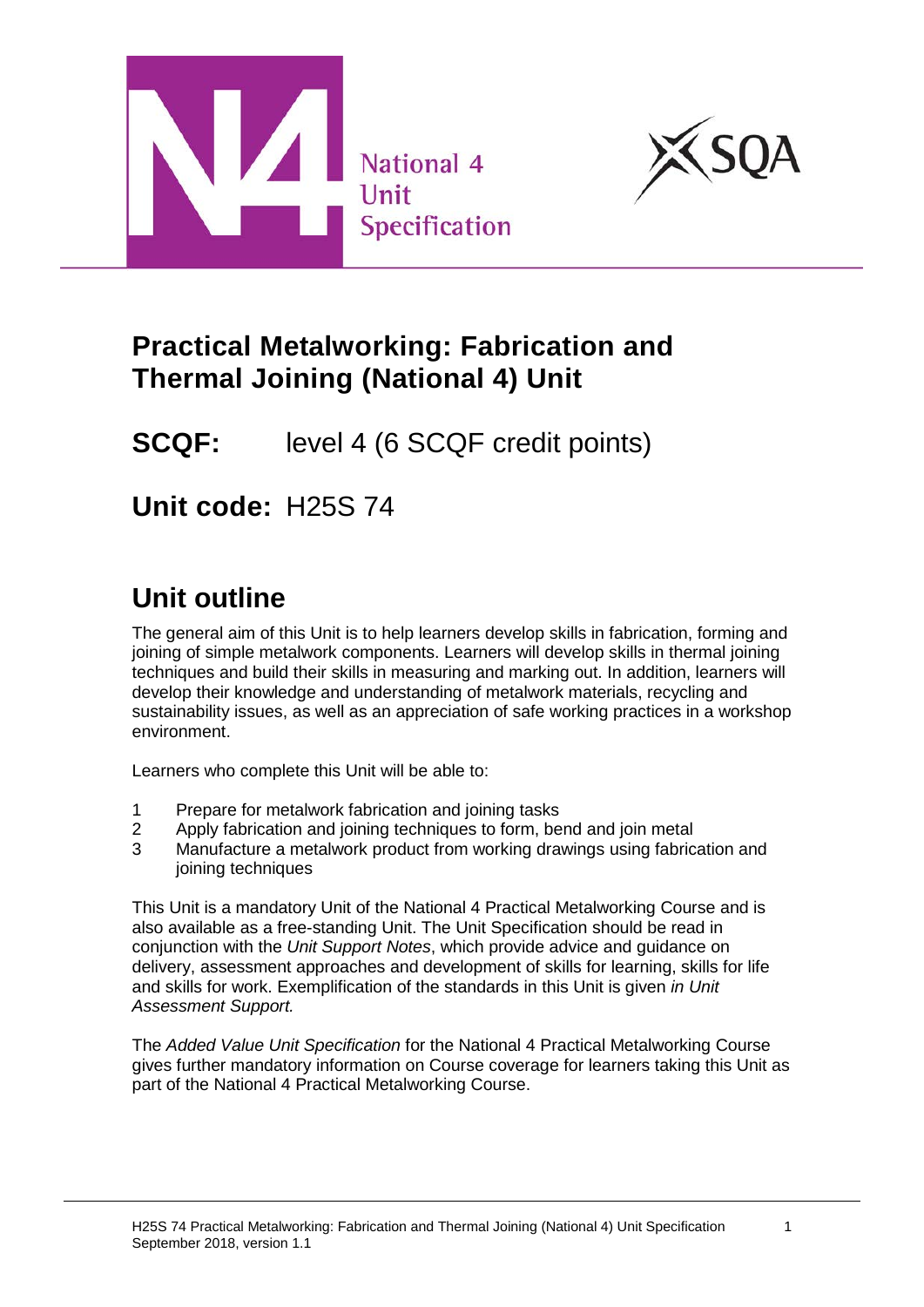### **Recommended entry**

Entry to this Unit is at the discretion of the centre. However, learners would normally be expected to have attained the skills, knowledge and understanding required by one or more of the following or equivalent qualifications and/or experience:

- ♦ National 3 Practical Craft Skills Course or relevant Units
- National 3 Design and Technology Course or relevant Units

In terms of prior learning and experience, relevant experiences and outcomes may also provide an appropriate basis for doing this Unit.

#### **Equality and inclusion**

This Unit Specification has been designed to ensure that there are no unnecessary barriers to learning or assessment. The individual needs of learners should be taken into account when planning learning experiences, selecting assessment methods or considering alternative evidence. For further information, please refer to the *Unit Support Notes.*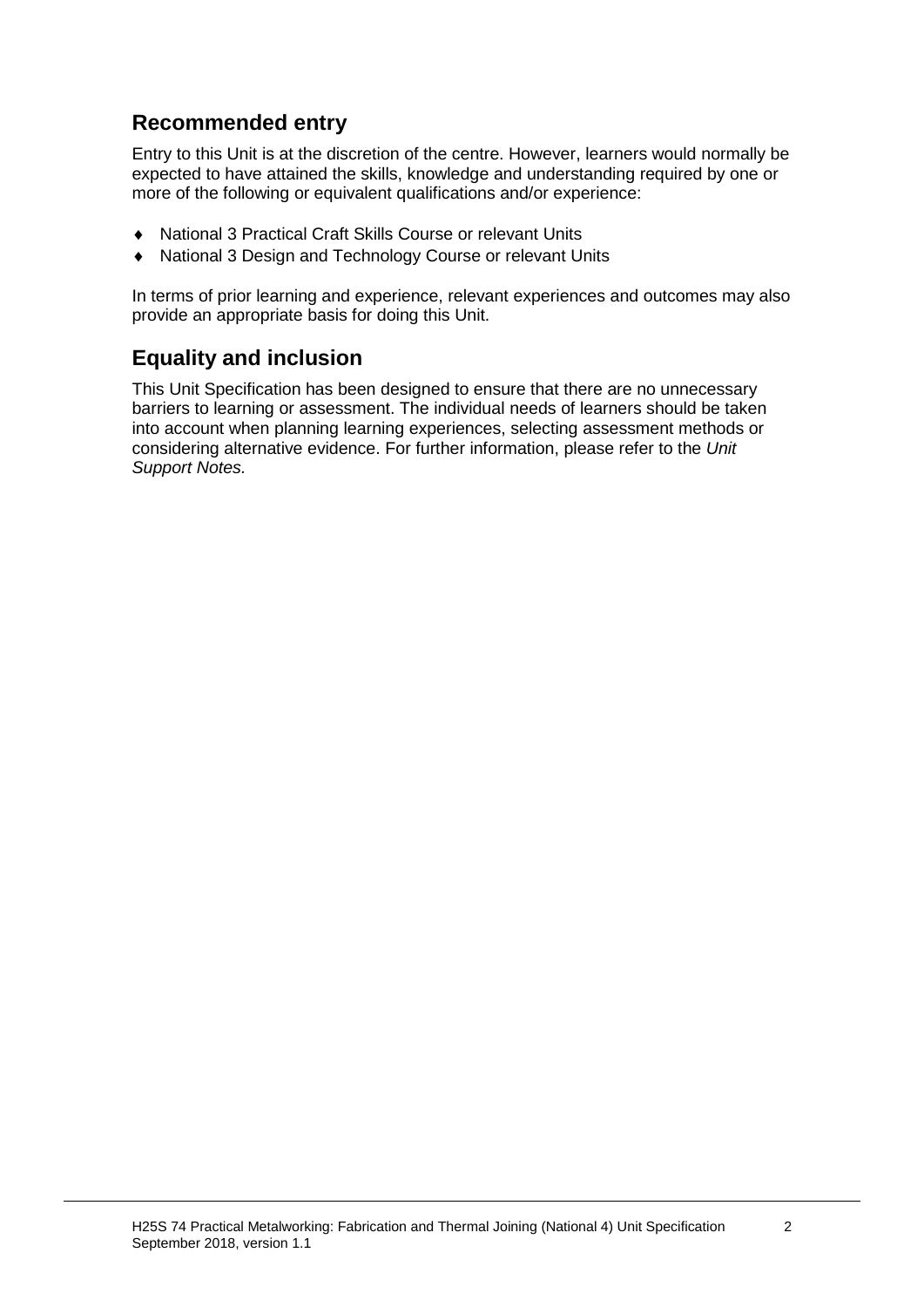# **Standards**

### **Outcomes and assessment standards**

### **Outcome 1**

The learner will:

#### **1 Prepare for metalwork fabrication and joining tasks by:**

- 1.1 Selecting, with guidance, metalworking tools, equipment, materials and fixings appropriate for tasks
- 1.2 Confirming that metalworking tools and equipment are in good condition and safe working order before, during and after use
- 1.3 Using correct names and terminology when referring to metalworking tools, equipment, materials and processes

### **Outcome 2**

The learner will:

#### **2 Apply fabrication and joining techniques to form, bend and join metal by:**

- 2.1 Selecting, with guidance, appropriate metals in the form of sections and sheet materials to demonstrate fabrication and joining techniques
- 2.2 Using, with guidance, forming techniques of bending, twisting, drawing down and flattening and to specified tolerance
- 2.3 Carrying out welding, brazing or soldering operations, with guidance, reasonably consistent in width and form and to a minimum length of 30mm
- 2.4 Carrying out spot welding operations, with guidance, reasonably consistent in quality and to form effective joints
- 2.5 Applying, with guidance, a range of mechanical fixings and/or adhesive bonding of metal sections and/or sheet materials, such that connections are secure and with relatively minimal damage in torque and tightening, including pilot holes as required and to specified tolerance in marking out
- 2.6 Using tools and equipment safely and correctly

### **Outcome 3**

The learner will:

#### **3 Manufacture a metalwork product from working drawings using fabrication and joining techniques by:**

- 3.1 Checking, with guidance, materials against working drawings
- 3.2 Creating and using datum marks, with guidance, and marking out components
- 3.3 Manufacturing, with guidance, a metalwork product with three or more component parts, such that connections are secure and with relatively minimal damage in torque and tightening and to specified tolerance in marking out
- 3.4 Working in accordance with recognised procedures and safe working practices
- 3.5 Carrying out good practice in terms of sustainability and recycling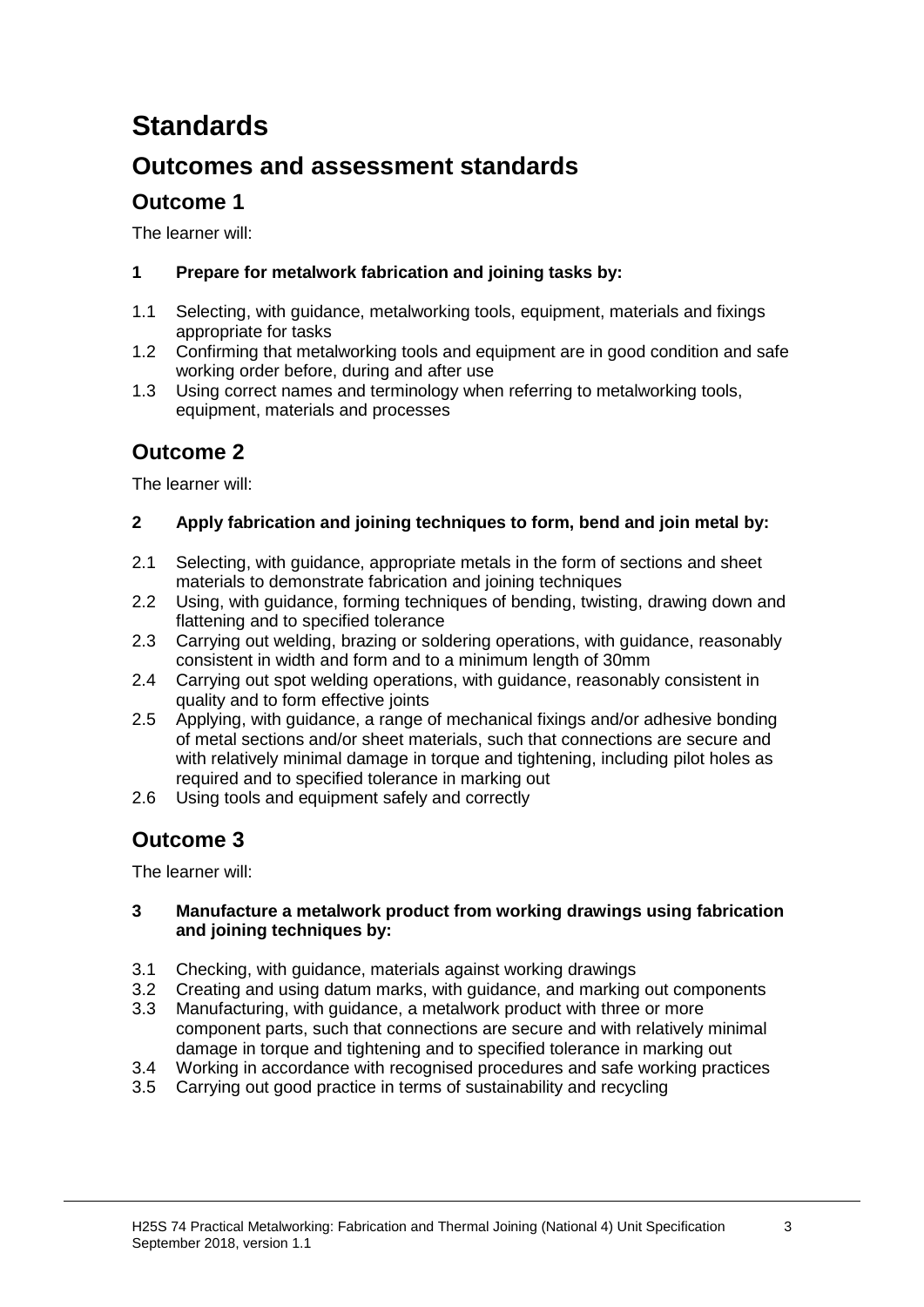## **Evidence Requirements for the Unit**

Assessors should use their professional judgement, subject knowledge and experience, and understanding of their learners, to determine the most appropriate ways to generate evidence and the conditions and contexts in which they are used.

Evidence may be presented for individual Outcomes or it may be gathered for the Unit as a whole through integrating assessment holistically in one single activity. If the latter approach is used, it must be clear how the evidence covers each Outcome.

For this Unit, learners will be required to provide evidence of:

- ♦ knowledge of a range of practical metalwork fabrication and joining techniques, tools, equipment and materials
- ♦ practical skills in using a range of practical metalworking tools, machines, equipment and materials for metalwork fabrication, joining and related processes
- ♦ knowledge and understanding of sustainability issues and good practice in recycling in practical metalworking activities and environments
- ♦ the ability to work in accordance with given procedures and safe working practices

The joining techniques applicable to this Unit include thermal joining, mechanical joining, and/or the use of adhesives:

- ♦ Thermal permitted thermal joining techniques come under the three headings of: welding, brazing, and soldering. There are several distinct techniques to be found under each of these headings. Evidence Requirements for this Unit do not preclude any particular thermal joining technique. However, it is acknowledged that, in practice, the range of thermal joining equipment available in educational workshops is likely to be limited.
- $\bullet$  Mechanical mechanical joining techniques that may be used in this Unit include riveting, bolting, screw fixing, and the use of proprietary metalwork fixings.
- ♦ Adhesive adhesives used in joining metal sections and sheet workpieces must be of a proprietary metalworking variety.

In Outcome 3, the metalwork product must be comprised of three or more component parts,

and show evidence of using a minimum of:

- ♦ one forming and one bending technique to specified tolerances
- ♦ welding, brazing or soldering operations to form effective joins (with reasonable consistency in width)
- ♦ use of mechanical fixings or adhesive bonding of metal sections and/or sheet materials (including pilot holes as required), such that fixings are secure, reasonably neat and reasonably free of excess materials, and accurate to specified tolerance in marking out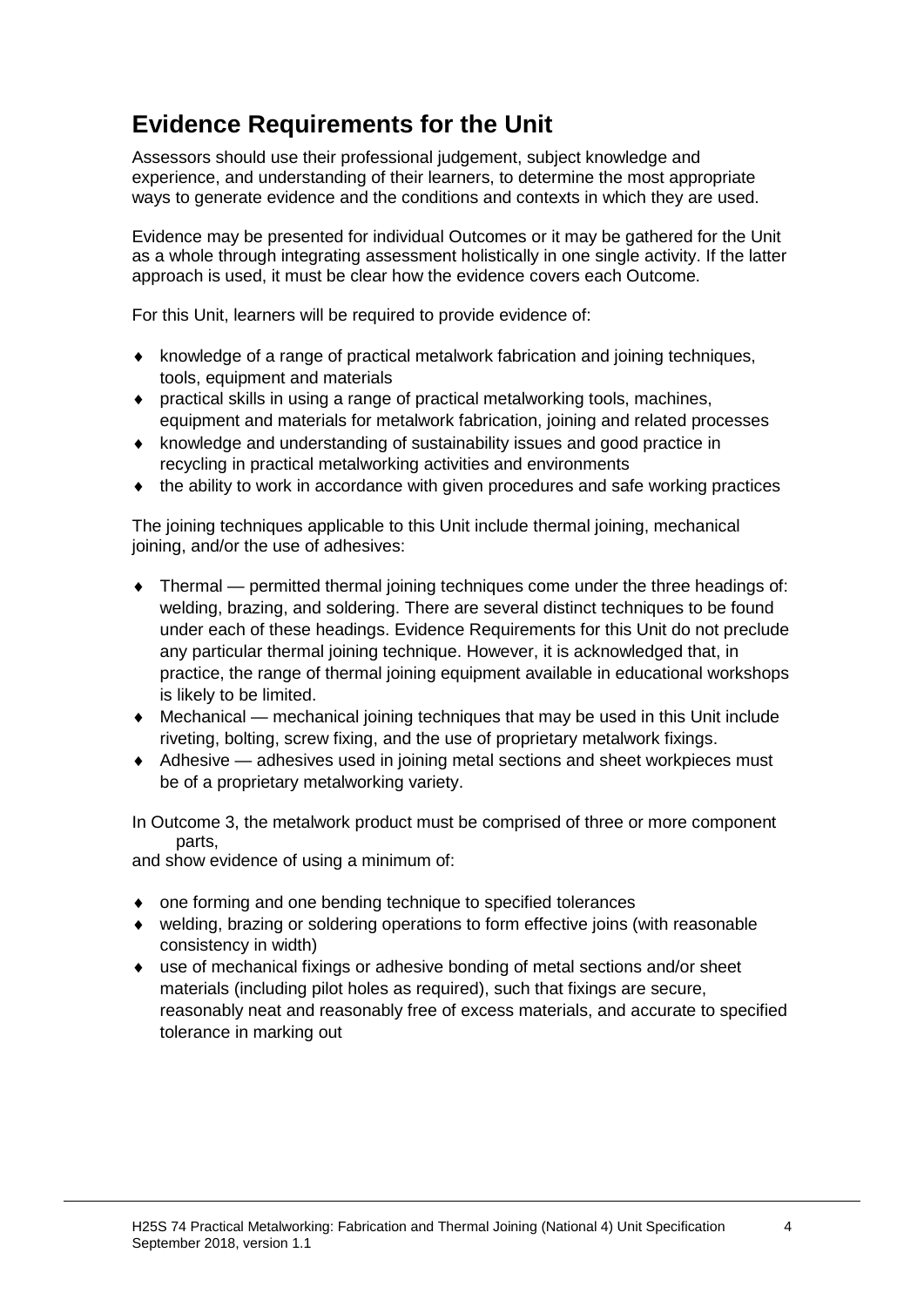It is assumed that metalwork components/workpieces and products in this Unit are readily portable. The specified tolerances referred to in the Assessment Standards are:

| <b>Operation</b>                                        | <b>Tolerance</b> |
|---------------------------------------------------------|------------------|
| Marking out                                             | ±1mm             |
| Forming techniques (twisting, drawing down, flattening) | ±6mm             |
| Bending work – sheet metal                              | ±3mm             |
| Bending work — metal strip/metal bar                    | ±10mm            |

The tolerances are also given assuming that available machinery and equipment can reasonably meet these expectations.

Learners at National 4 level are expected to require a reasonable level of guidance and support throughout practical activities.

Exemplification of assessment is provided in *Unit Assessment Support*. Advice and guidance on possible approaches to assessment is provided in the *Unit Support Notes.*

### **Assessment standard thresholds**

If a candidate successfully meets the requirements of the specified number of Assessment Standards they will be judged to have passed the Unit overall and no further re-assessment will be required.

The specific requirements for this Unit is as follows:

♦ 10 out of 14 Assessment Standards must be achieved.

It should be noted that there will still be the requirement for candidates to be given the opportunity to meet all Assessment Standards. The above threshold has been put in place to reduce the volume of re-assessment where that is required.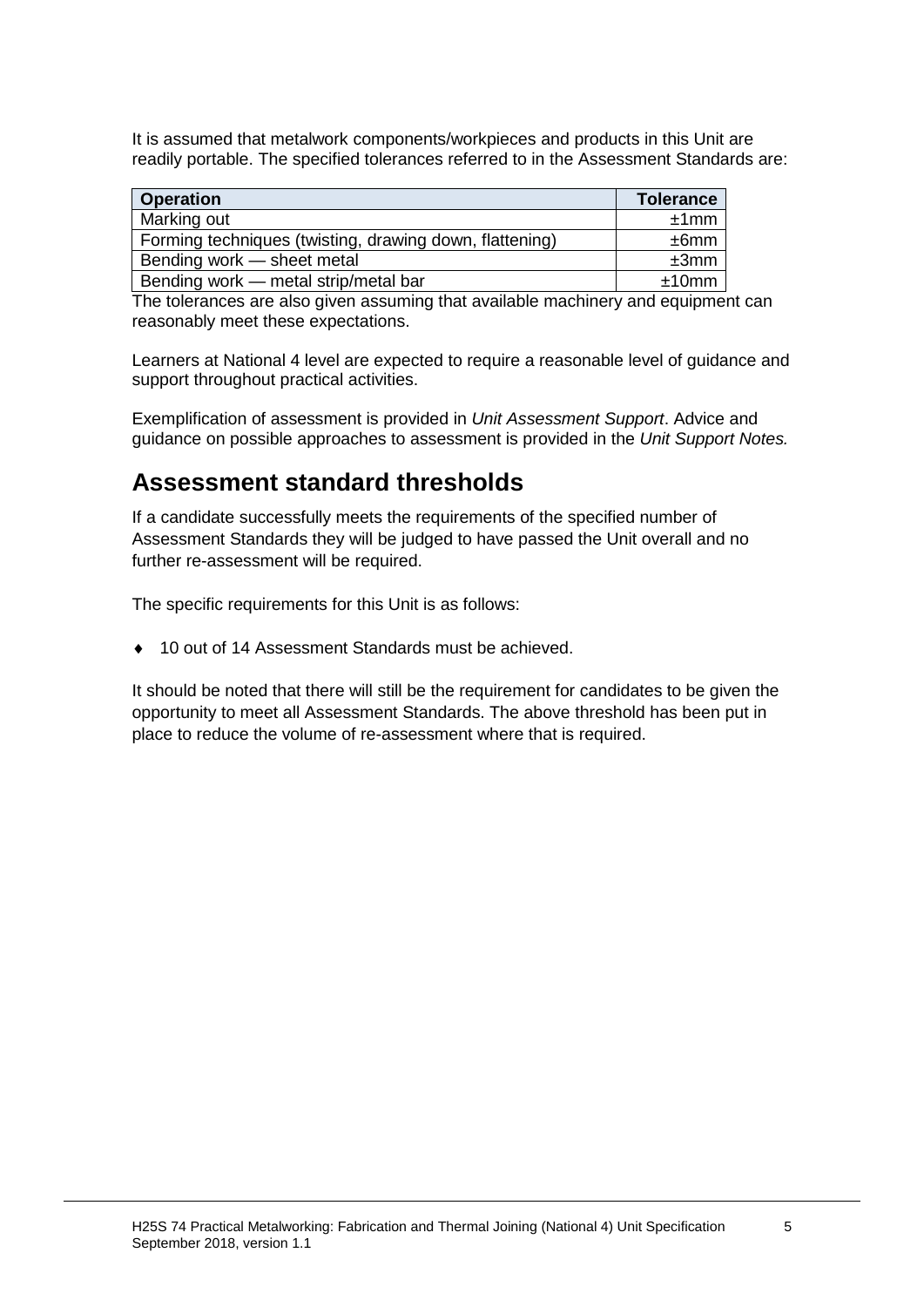# **Development of skills for learning, skills for life and skills for work**

It is expected that learners will develop broad, generic skills through this Unit. The skills that learners will be expected to improve on and develop through the Unit are based on SQA's *Skills Framework: Skills for Learning, Skills for Life and Skills for Work* and drawn from the main skills areas listed below. These must be built into the Unit where there are appropriate opportunities.

#### **2 Numeracy**

2.2 Money, time and measurement

#### **4 Employability, enterprise and citizenship**

4.3 Working with others

#### **5 Thinking skills**

- 5.2 Understanding
- 5.4 Creating

Amplification of these is given in SQA's *Skills Framework: Skills for Learning, Skills for Life and Skills for Work.* The level of these skills should be at the same SCQF level of the Unit and be consistent with the SCQF level descriptor. Further information on building in skills for learning, skills for life and skills for work is given in the *Unit Support Notes.*